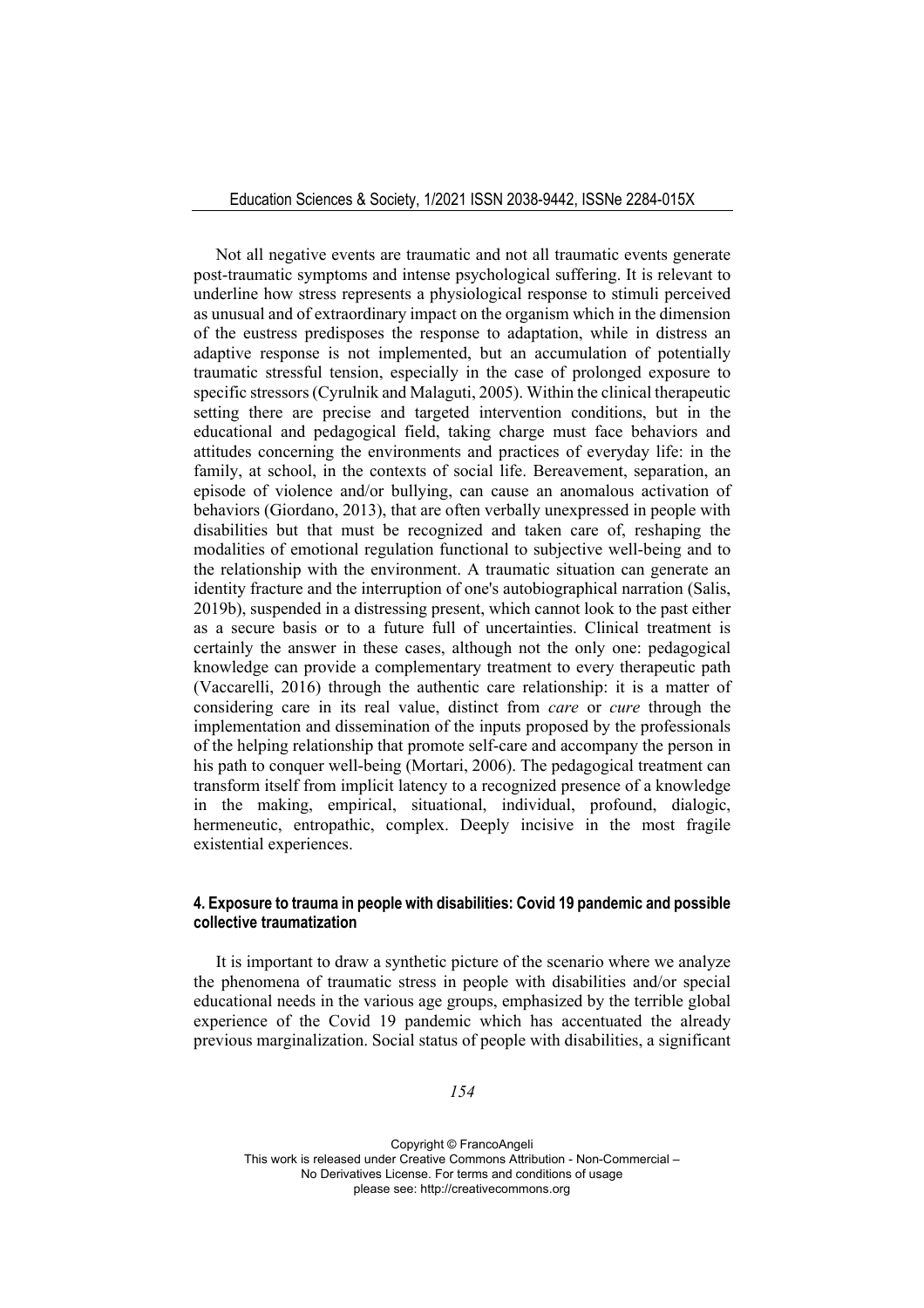number of citizens estimated over four million. The problems relating to school and social inclusion do not arise from the social distancing imposed due to health restrictions: the families of people with disabilities often live in conditions of loneliness and isolation and schools, or day residential centers, constitute, especially in the most complex cases, the only way of socializing outside the family context. For a family with a disabled member (approximately 94% of the 275,000 Italian students who benefit from school support or certified under law 104/'92 have a complex cognitive disability), the ordinary activities necessary for everyday life or leisure are often hindered. or precluded, so we can speak of a problematic condition extended to the entire family unit. By complex disability we mean the conditions of extreme fragility concerning the sphere of autonomy and self-management in the presence of various sensory, motor, cognitive and mental deficits. It is more correct to use the phrase "complex disabilities" instead of the "serious" label (Goussot, 2014; Salis, 2016) to highlight the person as the protagonist of an evolutionary path, of humanization and citizenship that goes beyond the condition of the deficit and that challenges systems to change according to an inclusive perspective. This is all more true in adulthood, as often the attention is oriented to early childhood forgetting that people with disabilities, since 18 years of age, have to travel a long existential path through adulthood and senility (Goussot, 2014). Although Italy is the European country that first legislated, over 40 years ago, the abolition of differential classes in schools, prefiguring ever wider inclusive scenarios, and despite the fact that Law 328/2000 recognized the value of the construct "project of life", the process of inclusion is still not accepted and spread throughout the territory and the ethical and scientific values that support it have not fully established themselves. The reality data describe a school with classes that are always crowded and difficult to manage, the presence of several disabled pupils per class group, insufficient support teachers, sometimes without training or specialization. Can we talk about the traumatic effects of the pandemic and the related lockdowns? Only over time it will be possible to make a real assessment of the impact that social distancing has produced on the balance and mental and social health of children and adolescents, with and without disabilities. However, some considerations are already possible. The first international data on the impact of the lockdown on children and adolescents come from China, the first country to have experimented with extreme containment measures, in a quantitatively significant measure so as to affect the daily lives of millions of people. The most salient behavioral manifestations concerned irritability, aggression, sleep and eating disorders, emotional dysregulation, attention and concentration difficulties with repercussions on cognitive performance (Gitterman and Germain, 2008). The lockdown, among other effects, has imposed a forced and prolonged

*155*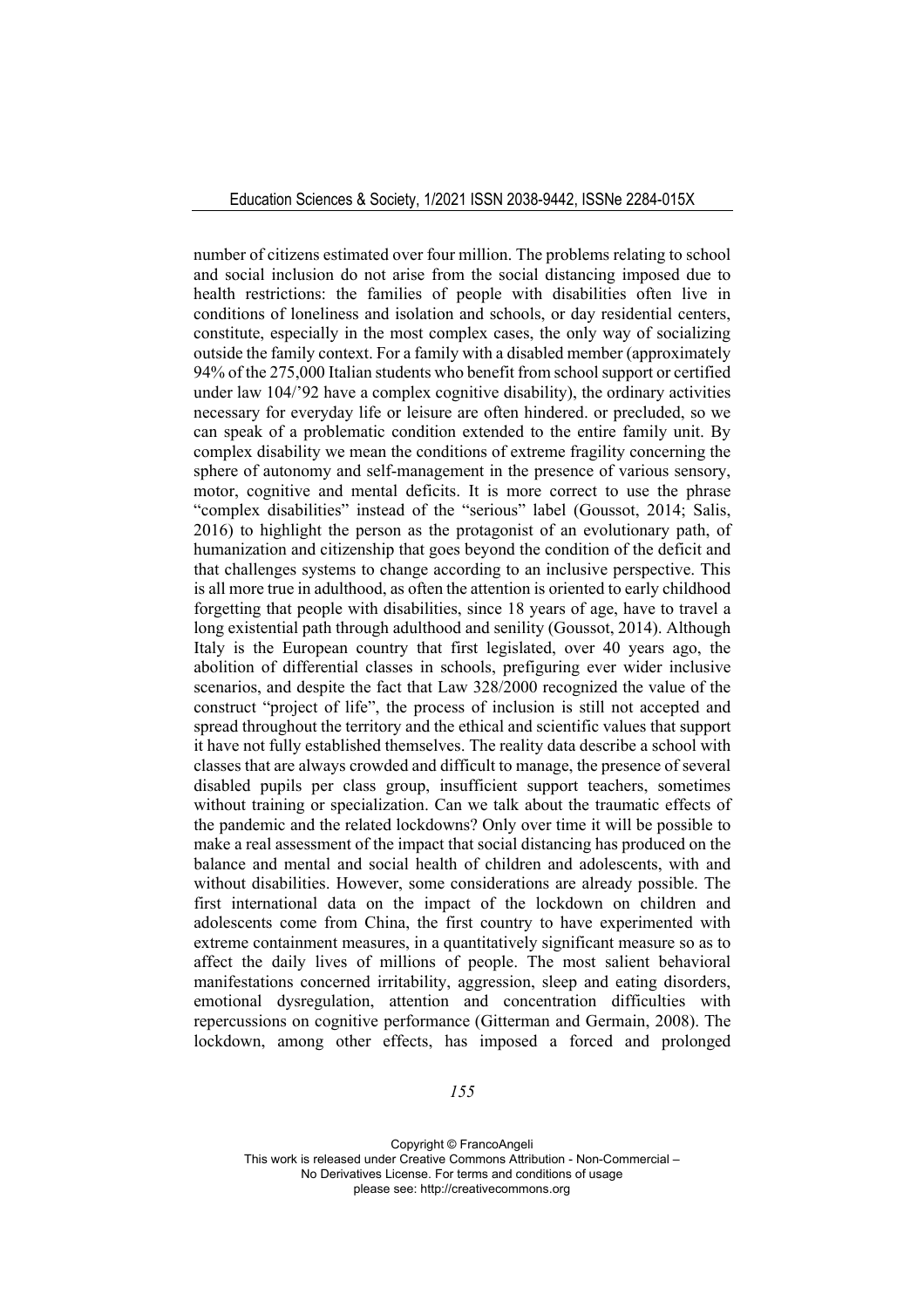coexistence, often in small and inadequate spaces, without interruptions, putting a strain on the parental competence managed in the ordinary in different physical and relational times and spaces. The forced and sudden change has created disorientation and confusion, not only in children and adolescents but also in the adults of reference, triggering tensions and causing a tense and nervous family climate.

Due to their structure and organization, which responds to economic and work logics as well as social and cultural ones, families tend to delegate various responsibilities, especially the educational one: to school, to grandparents, to sports and social centers. All this suddenly became unavailable, forcing parents to govern situations further complicated by the stress and collective fear that the virus caused, while having to cope with work needs from home. Certainly, all this indicates the need to regain proper exercise of parental responsibility, reconstructing a physical structure as well as relational spaces and modifying attitudes of dysfunctional attachment, authoritarianism, overprotection, entanglement and sometimes of inverted parenthood.

The Covid 19 pandemic and the consequent social confinement have undoubtedly put parents in crisis and a use of media communication deliberately aimed at creating and feeding fear and anguish in adults has produced the pouring of these emotions on the smallest and most fragile (Halladay *et al*., 2020). The anguish of adults is also rooted in concerns about work and the outcomes of the economic crisis, so the impact of lockdown and confinement has different effects depending on the social and economic context of the family unit. The syndrome of the nest, intended as a shelter, of the house as a protected and safe space is one of the declinations of this data, but there are others: violence, discomfort, tensions that before the pandemic were interrupted by moments of distance are dramatically aggravated. The phase following closure, still full of uncertainties and fears, generates a sense of bewilderment and difficulty in re-insertion, which affects everyone, from childhood to adulthood (Isidori and Vaccarelli, 2013). The lack of physicality in relationships and the sudden breaking of routines particularly affected little ones, children and people with cognitive and/or behavioral disabilities. The narrations of some parents are reported, significant in their eloquence:

S, mother of P. 12, Down syndrome (Tuscany).

*Not being able to go to school anymore, not being able to attend the rehabilitation center and the education center has completely destabilized him. He, once quiet and sociable, has become irritable, grumpy, sometimes aggressive even if only towards objects. Despite our explanations he hasn't understood why he isn' allowed to go out and lead his life. He cannot sleep, he wants to eat all the time and obsessively repeats that he wants to go out. Nobody has contacted us for distance learning. I think he was* 

*156*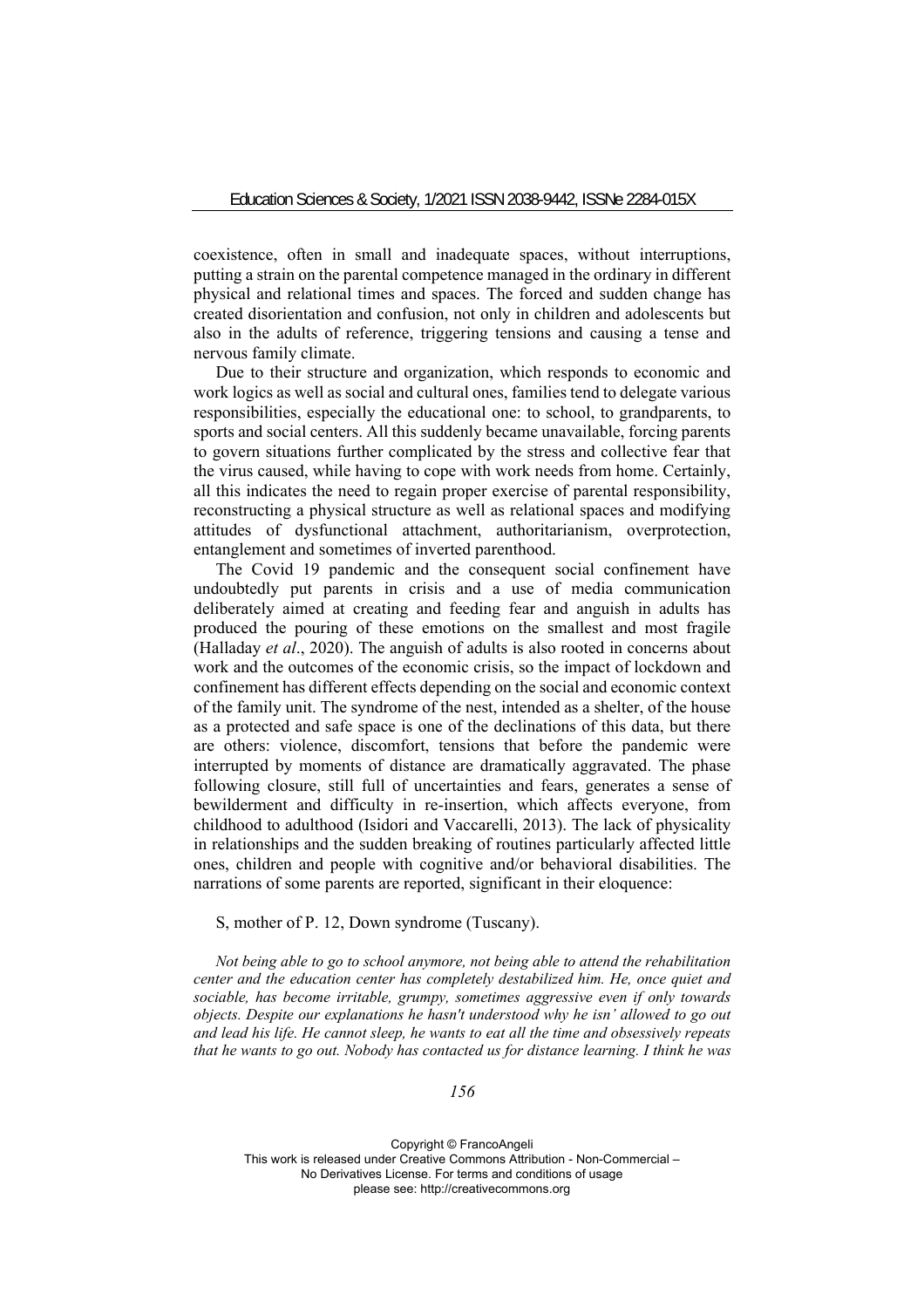*feeling desperate because he thought that everything outside our house no longer existed.* 

R. Father of S. autism spectrum syndrome with cognitive disability, 8 years old (Marche).

*Keeping him at home was not possible. Crises followed each other continuously and we fell into the abyss. Nothing calmed him. So, before we could walk within 200 meters from the house, I took him out. We were stopped by diligent police forces and despite the evidence of my son's condition we were fined. Yes, not understanding what was happening, he had a violent crisis with acts of self-harm. No understanding, indeed, they told me that I was lucky that the period did not allow it, otherwise they would have asked for a TSO (compulsory psychiatric hold). I believe, with great bitterness, that there is a lot of ignorance around disability and I see inclusion as a mirage.* 

MR, mother of V, Angelman syndrome, 9 years old (Emilia Romagna).

*The setbacks of this lockdown are devastating. I have the feeling that in two months I have lost all the work done over the years. She has lost her sphincter control, she wants to be fed, she cries to express needs that we often don't understand, and then crises break out violently.* 

L. mother of F., Down syndrome, 10 years (Sardinia).

*Despite an attentive and present online support teacher, we were unable to make him concentrate in front of the video except for a few minutes. He has difficulty concentrating and is always tense and afraid, he constantly asks if he, us, his friends are going to die. He does not understand what happens but he is afraid of it.* 

I., mother of Y. 5 years old, cognitive impairment (Abruzzo).

*The lockdown produced a sense of estrangement in all of us. She doesn't sleep, she always wants to be close to me, and I sometimes lose patience because I have a brother to take care of and work to do in smart mode. I fear that the trauma is something hard to deal with in the long run, not just the near future.* 

All the witnesses tell of the changed relational climate, of the emphasized emotions, of the lack of physicality in relationships. But there are also other types of psychological trauma: those of children with a sick and isolated parent at home. Those who have lost their grandparents, or those of the children of health workers on the front line in the hospital, forced to stay away from their parents, deprived of any contact. Certainly, difficult situations to explain, to understand and accept for the little ones and for those with a deficit. Children

*157*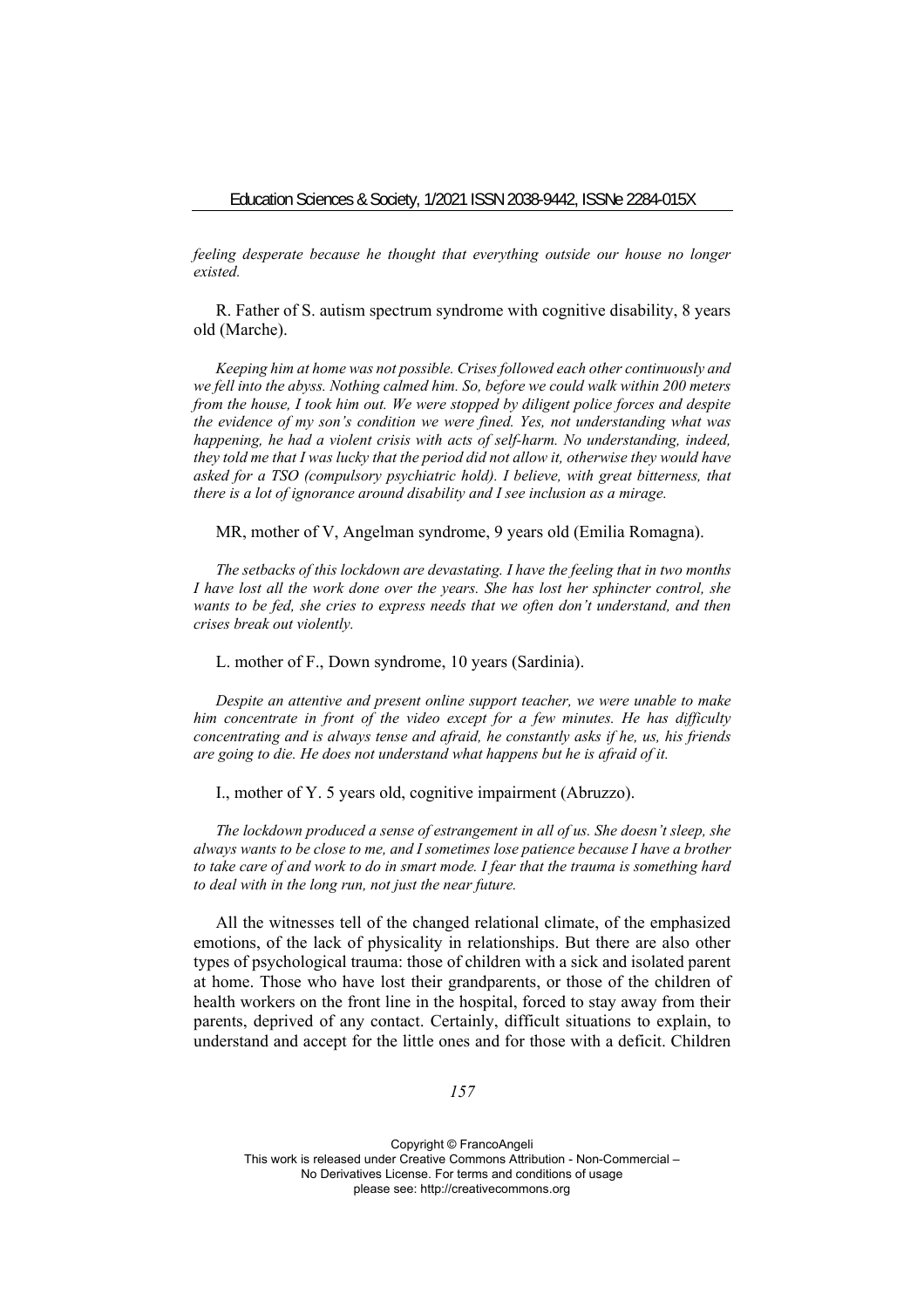often register changes on an empathic level by absorbing parental anxieties without understanding them. It is therefore very important to always tell them the truth, with a language suitable for their age and cognitive level. Not telling children the truth creates frustration, distrust and a feeling of being betrayed by their parents, it can generate real feelings of guilt ("it's my fault if I don't deserve the trust of my parents, it's my fault if mom and dad are angry"). Lies prevents the child from processing pain and fear (illness, bereavement).

Thus, what is implicit becomes an inner persecutory ghost. The same approach affects the elderly, often far from the reality outside their home and alien to technology, therefore lacking the tools for decoding reality that must be assisted by reference operators capable of assuming a role of accompaniment to understanding and event processing. It is very important, in these cases, for adults and children, to recreate new reassuring routines, to establish spatial and temporal boundaries, not to leave the child or the elderly alone in front of the television and carefully sift the contents to which they are exposed. Paradoxically, a form of interaction has been reached, called DAD (distance learning), which has forced children and young people to excessive exposure to screens while the importance of limiting the use of smartphones, tablets, PCs and TVs has been so far upheld. It will be difficult to return to the limitations of these tools especially for children with disabilities.

Distance learning resulted for many in an excessive burden of homework and many children expressed rejection reactions. Parents were called to an unusual helping and supervisory role, often without having the necessary skills to cope with the school burden. In many families, problems have arisen related to the need to use IT tools at the same time by several children for distance learning and by parents for smartworking. Online education has widened the social divide and those who have found themselves without tools and supports have been cut off. In cases where the family is exposed to physical or verbal violence, the chances of requesting help and support have been more difficult, making the situation even more traumatic. Even in situations of separated parents, children have been forced to live a long period with one parent, deprived of a habit often built with great difficulty: even in these situations it is difficult to explain and understand. It is necessary to change the paradigm passing from the logic of distance to that of proximity. Readjusting to normality is neither simple nor taken for granted. Impossible to think of resuming everything from the point where it was abruptly interrupted.

The effects of distancing and fear have caused anxiety-depressive syndromes and traumas of various kinds that will need to be recognized and managed. We will have to get used to living with demanding means of protection, especially children and people with disabilities, and phobias and

*158*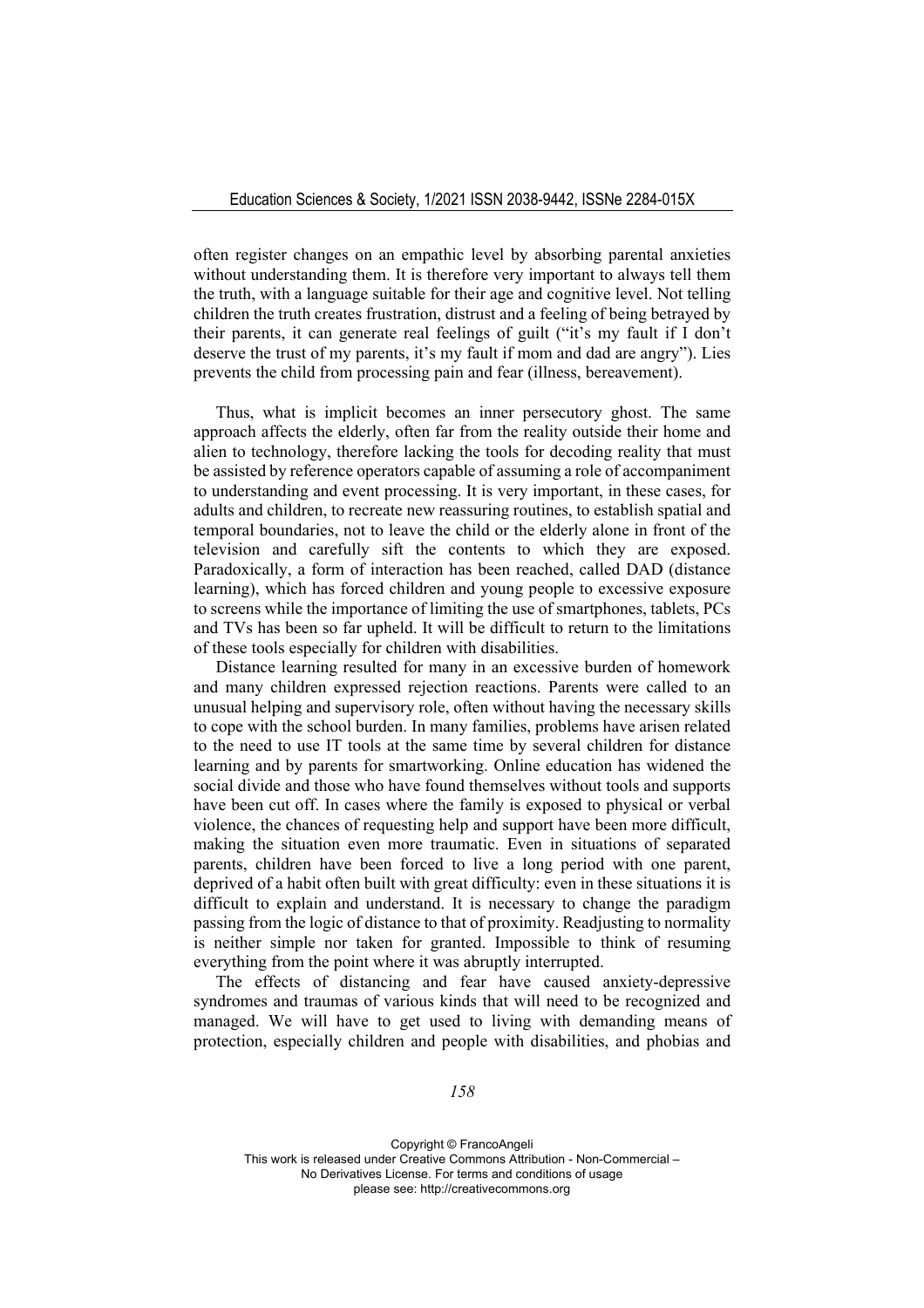mild traumas may be generated, such as resistance to accepting reality, which manifest themselves with headaches, eating disorders, tachycardia, anxiety, depression, sleep disorders.

In these cases, it will be important to deal with the change that will be endured in order to accept a reality that can no longer be the same as before, but will require a commitment to re-adapt. In many ways, the pandemic has produced a disruption of the care organization and now more than ever it is necessary to resist a pervasive medicalizing approach. It is necessary to reiterate how in the detection of individual needs (Maslow, 1943; 1987) we find at the base the need to be safe and be protected, founding principles of the informed trauma approach.

In families where there is a person with disabilities, the home educator, under the supervision of the pedagogist and psychologist, could resume the ranks of the informed trauma educational relationship, starting to work on emotions that should not be removed but addressed and processed (Salis, 2019b).

The more complex traumatic forms, on the other hand, such as posttraumatic stress disorder, must be faced with specialized multidisciplinary support, with particular attention to people with disabilities, who find it difficult to understand and respect the rules; to people with autism spectrum disorder and to those with psychiatric pathologies, in which panic attacks, anxiety and irritability are more likely to appear, which often results in crisis behaviors. How to deal with all this correctly? First of all, by recognizing the problem and creating a climate of acceptance and availability, of proximity to the precautions imposed. It is essential to create physical and temporal spaces to elaborate the new reality and weave the plots of new routines, without indulging in shame or a sense of perceived ineffectiveness. The narrative approach, sharing, mutual help groups can be a valid reference, with the support of experienced specialists. Upon resuming face-to-face teaching activities, teachers will have to consider the emotional baggage that has burdened the children, activating educational pathways of global care without teaching exclusively focused on disciplines and contents.

In the perspective of future research on trauma, the interdisciplinary dimension is central, which alongside neuroscience and psychology sees the role of special pedagogy increasingly valued, specifically in its narrative dimension. The trauma creates a dysregulation of the most ancient defense systems causing a dysfunctional activation of the alarm mechanisms that can be correlated to the environmental realities (figures of hearing and care) perceived as a source of danger and threat instead of safety and well-being. Such traumatic interpersonal experiences, often early and constant in individual history, can be supported with metacognitive educational interventions aimed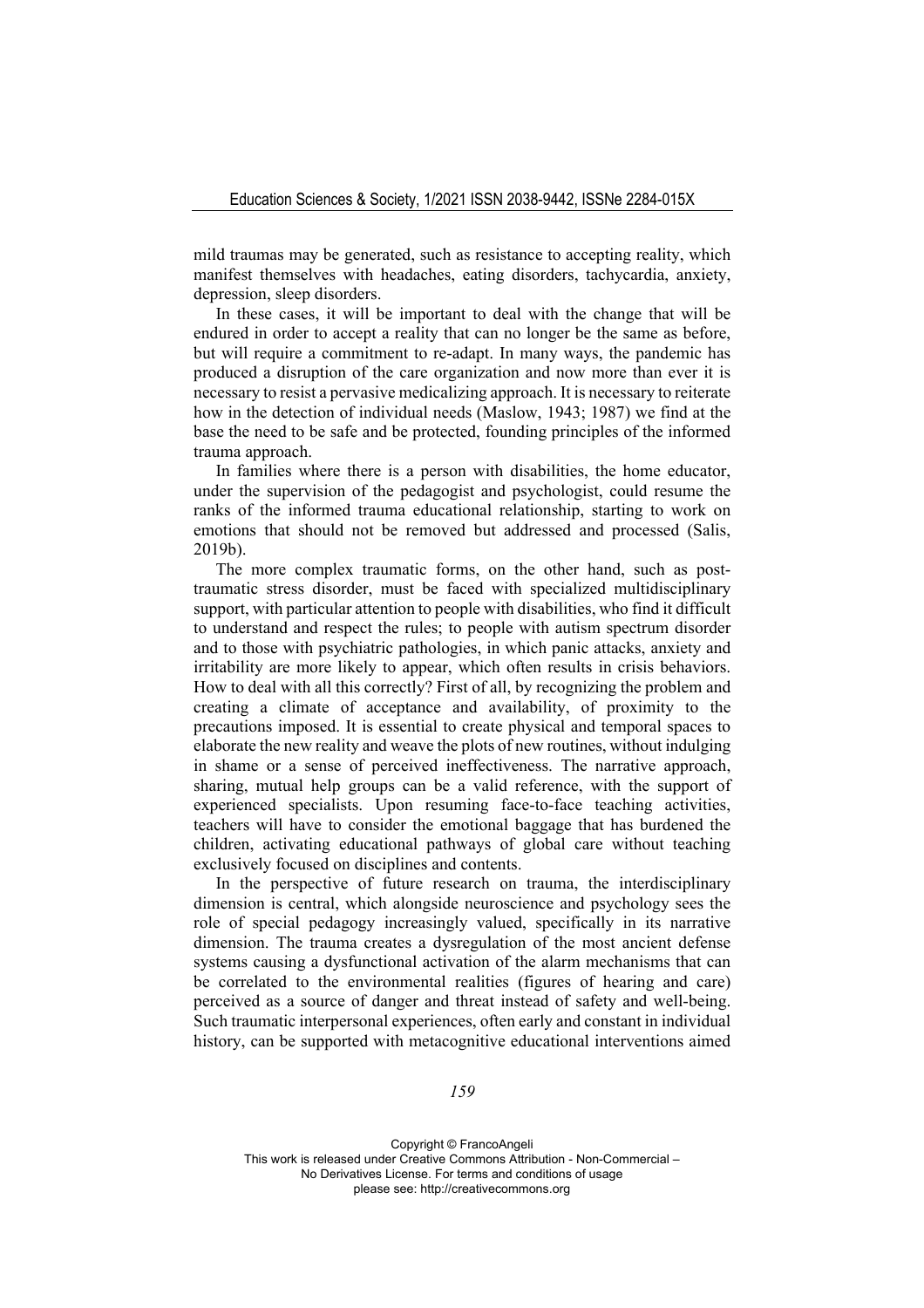at identifying and managing emotions. The traumatized brain, first engaged in primary neurovegetative and behavioral responses (attack, flight, freezing, fanting) subsequently activates autobiographical resources on the basis of the need to build a sense and a meaning to integrate traumatic memories.

Trauma can hinder the balanced definition of the self, generating a perception of negative value, emptiness and shame that can be repaired through a personal narrative genesis aimed at seeking balance between the various parts of the self, in the remodeling of the relationship with the environment. The narration allows the emergence of the form and the care of the Self (Demetrio, 1995,1996) the narrative recognition could be extremely important in identifying the insidious trauma, that is the one referable to an apparent normality that in reality conceals exclusion, dehumanization and harassment (psycho-physical) experienced by people exposed to discrimination, specifically in this article, of disability. In insidious trauma, various forms of discomfort occur often erroneously attributed to subjective conditions. Very often the insidious trauma is not recognized and therefore not expressed and taken in charge with pervasive and creeping, even if invisible, effects. Also in these cases, the educational pedagogical work, carried out in everyday places and outside the clinical context, can bring considerable resources in the phase of identification and integrated management.

# **5. Conclusions**

As we think about the implications of the global pandemic, we can see the ways in which our services have had to evolve and adapt to meet the needs of those in the community, especially vulnerable populations. The pandemic has also raised serious questions about children experiencing adversity: how do we identify, assess and respond to child maltreatment when those most likely to report to abuse are not interacting with the child? How is intimate partner violence magnified by the social isolation caused by stay at home orders? How are seniors and those with disabilities who rely on community based services accessing resources to support daily living when friends, family and service providers are not able to support them? The National Child Traumatic Stress Network provides extensive guidance for schools including educators, staff and administrators dealing in response to COVID 19. Included among their recommendations are to provide individual services to address traumatic stress, create trauma-informed learning environments and established community based interventions that raise awareness about trauma and establish crosssystem collaboration and community partnerships (Halladay *et al*., 2020).

#### *160*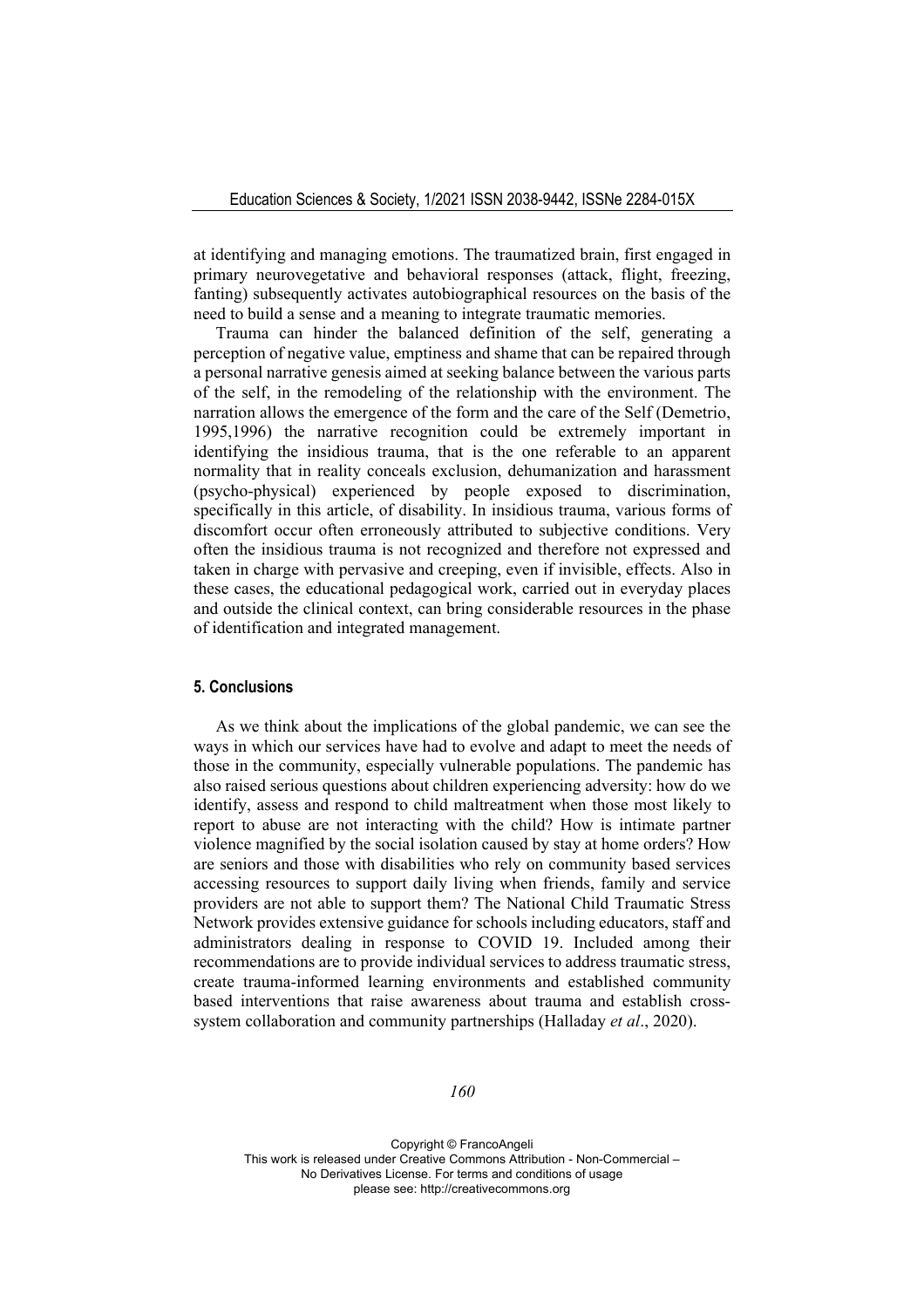As we work collectively to reduce personal and collective trauma, we must work to both reduce exposure to adversity and increase the capacity of communities and caregivers to be buffers for vulnerable populations. COVID19 requires to consider the intersecting individual, interpersonal and community variables. An individual's individual experience with abuse, neglect, household dysfunction, poverty, disability, mental health, substance abuse and other individual barriers will undoubtedly shape their experience during and following the global pandemic and requires intervention at the community, not just individual, level.

In the new post-pandemic world, it will be important to build relationships of closeness, empathy, recognition. Replacing the old ways of contact, such as hugs, gaze, facial expressions, smiles, warm tones and words suitable for a different way of communicating (Halladay, Goldman, Danna et al., 2020). However, it is urgent that politics and the system become aware of the need to plan dedicated objectives and actions and that the different disciplinary knowledge find complementary positions for a global, person-focused and informed trauma. The time is ripe for pedagogical skills to be adequately recognized and valued and to be able to constructively work alongside other professionals in the helping relationship, in compliance with the specific roles valued by the shared network action.

One of the general objectives is to really ensure that people with disabilities have full access to all social activities, with the right of active citizenship. Purposes that should already be guaranteed by the Constitution and by our legislative system. As far as school is concerned, we hope that the processes and tools for the inclusion of students with disabilities will be strengthened, with immediate solutions to ensure the accessibility of communication platforms and their contents, educational support in presence, and free instrumental equipment for families. On the issue of inclusion, it is necessary to strengthen inclusive projects and independent living, to respond to the needs of care and emancipation especially for the most marginalized. All organizations, scholastic and social, should be trauma-oriented, in order to guarantee each and every one safety, a sense of belonging and the serenity to face every existential path in its uniqueness and difference.

#### **References**

ACEs 360 (n.d). *Adverse childhood experiences in Iowa: A new way of understanding lifelong health.* Commissioned by the Central Iowa ACEs Steering Committee. Retrieved from http://www.iowaaces360.org/uploads/1/0/9/2/10925571/iowa\_aces\_360\_pdf\_web\_new. pdf.

### *161*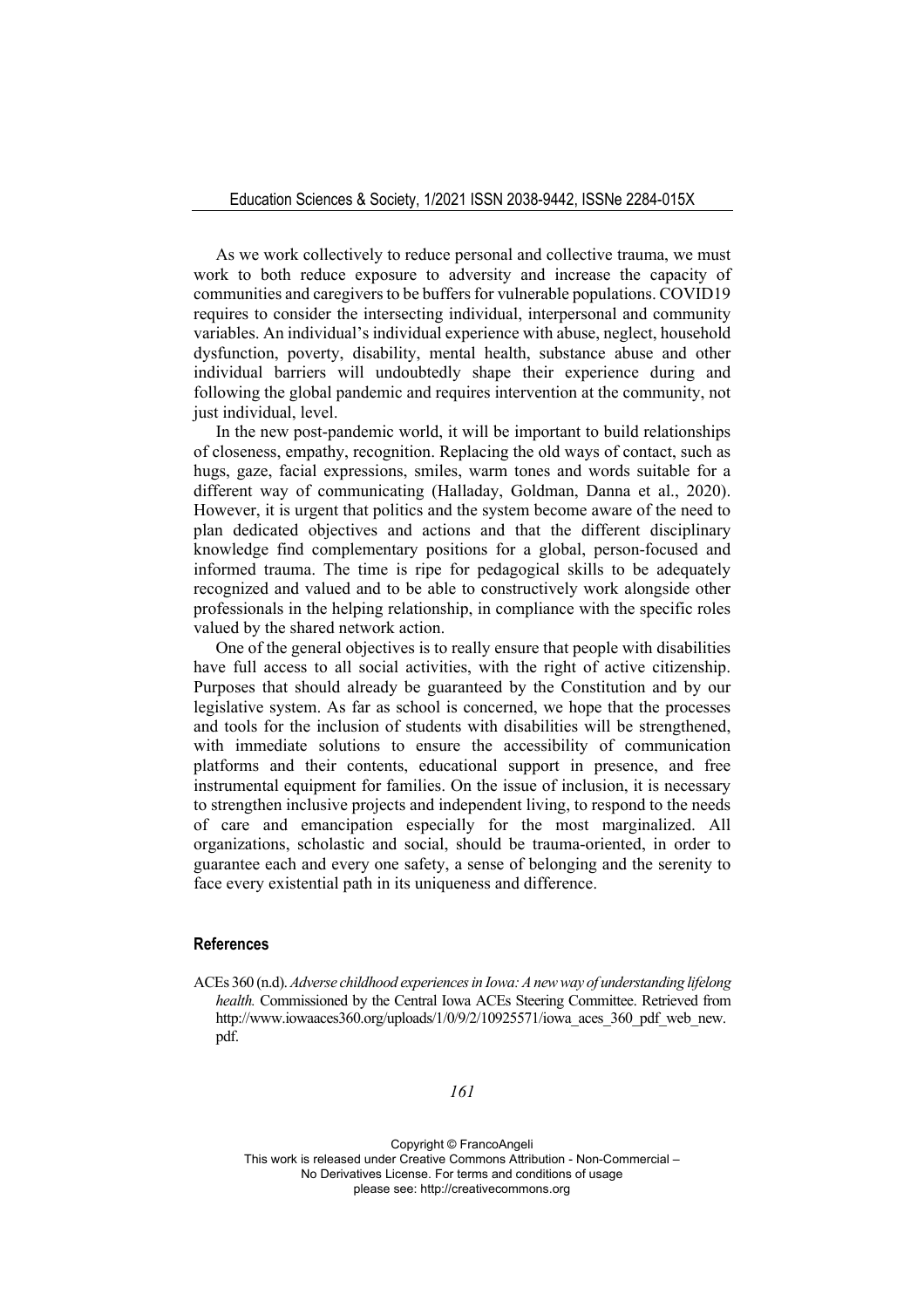- American Psychiatric Association (2014). *Diagnostic and statistical manual of mental disorders* (5th ed.). Arlington, VA: American Psychiatric Publishing, 2013. Edizione italiana: *Manuale diagnostico e statistico dei disturbi mentali*. Milano: Raffaello Cortina.
- American Psychiatric Association (2014). *DSM-5 Manuale Diagnostico e Statistico dei Disturbi Mentali.* Milano: Raffaello Cortina Editore.
- Carello J. and Butler L.D. (2015). Practicing what we teach: Trauma-informed educational practice*. Journal of Teaching in Social Work*, 35: 262-278.
- Carello J., Butler L.D. (2014). Potentially Perilous Pedagogies: Teaching Trauma Is Not the Same as Trauma-Informed Teaching. *Journal of Trauma & Dissociation*, 15(2): 153-168. DOI: 10.1080/15299732.2014.867571.
- Cyrulnik B., Malaguti E. (2005). *Costruire la resilienza. La riorganizzazione positiva della vita e la creazione di legami significativi*. Trento: Erickson.
- Demetrio D. (1995). *Raccontarsi. L'autobiografia come cura di sé*. Milano: Cortina. Demetrio D. (1996). *Il metodo autobiografico*. Milano: Guerini.
- Fallot R. D. and Harris, M. (2009). *Creating Cultures of Trauma-Informed Care (CCTIC): A self-assessment and planning protocol.* Washington, DC: Community Connections. Retrieved from http://www.healthcare.uiowa.edu/icmh/documents/CCTICSelfAssessmentandPlan ningProtocol0709.pdf.
- Felitti V.J. and Anda R.F. (2009). The relationship of adverse childhood experience to adult medical disease, psychiatric disorders, and sexual behaviors: Implications for healthcare. In R. Lanius. and E. Vermetten (Eds.), *The Hidden Epidemic: The Impact of Early Life Trauma on Health and Disease.* Cambridge, MA: Cambridge University Press.
- Gitterman A. and Germain C.S. (2008). *The life model of social work practice: Advances in theory and practice*, 3rd. New York, NY: Columbia University Press.
- Goussot A. (2011). *Le disabilità complesse. Sofferenza psichica, presa in carico e relazione di cura.* Santarcangelo di Romagna: Maggioli Editore.
- Halladay Goldman J., Danna L., Maze J. W., Pickens I. B., and Ake III G. S. (2020). *Trauma Informed School Strategies during COVID-19*. Los Angeles, CA, and Durham, NC: National Center for Child Traumatic Stress.
- Heller L. and LaPierre A. (2018). *Guarire i traumi dell'età evolutiva. L'influenza del trauma precoce sull'autoregolazione, l'immagine di sé e la capacità di relazione*. Roma: Astrolabio Ubaldini editore.
- Isidori M.V., Vaccarelli A. (2012). *Formazione e apprendimento in situazioni di emergenza e post-emergenza.* Roma: Armando.
- Isidori M.V., Vaccarelli A. (2013). *Pedagogia dell'emergenza/Didattica nell'emergenza. I processi formativi nelle situazioni di criticità individuali e collettive*. Milano: FrancoAngeli.
- Lewis-O'Connor A., Warren A., Lee J V, Levy-Clark N., Grossman S., Chadwick M. Stoklosa H. and Rittenberg E. (2019). *The state of the science on trauma inquiry.*  Women's Health, 15, p. 1-17. DOI: 10.11771745506519861234.
- Maslow A. H. (1943). A theory of human motivation. *Psychological Review*, 50(4): 370-396. Doi: 10.1037/h0054346.

## *162*

Copyright © FrancoAngeli

This work is released under Creative Commons Attribution - Non-Commercial – No Derivatives License. For terms and conditions of usage

please see: http://creativecommons.org